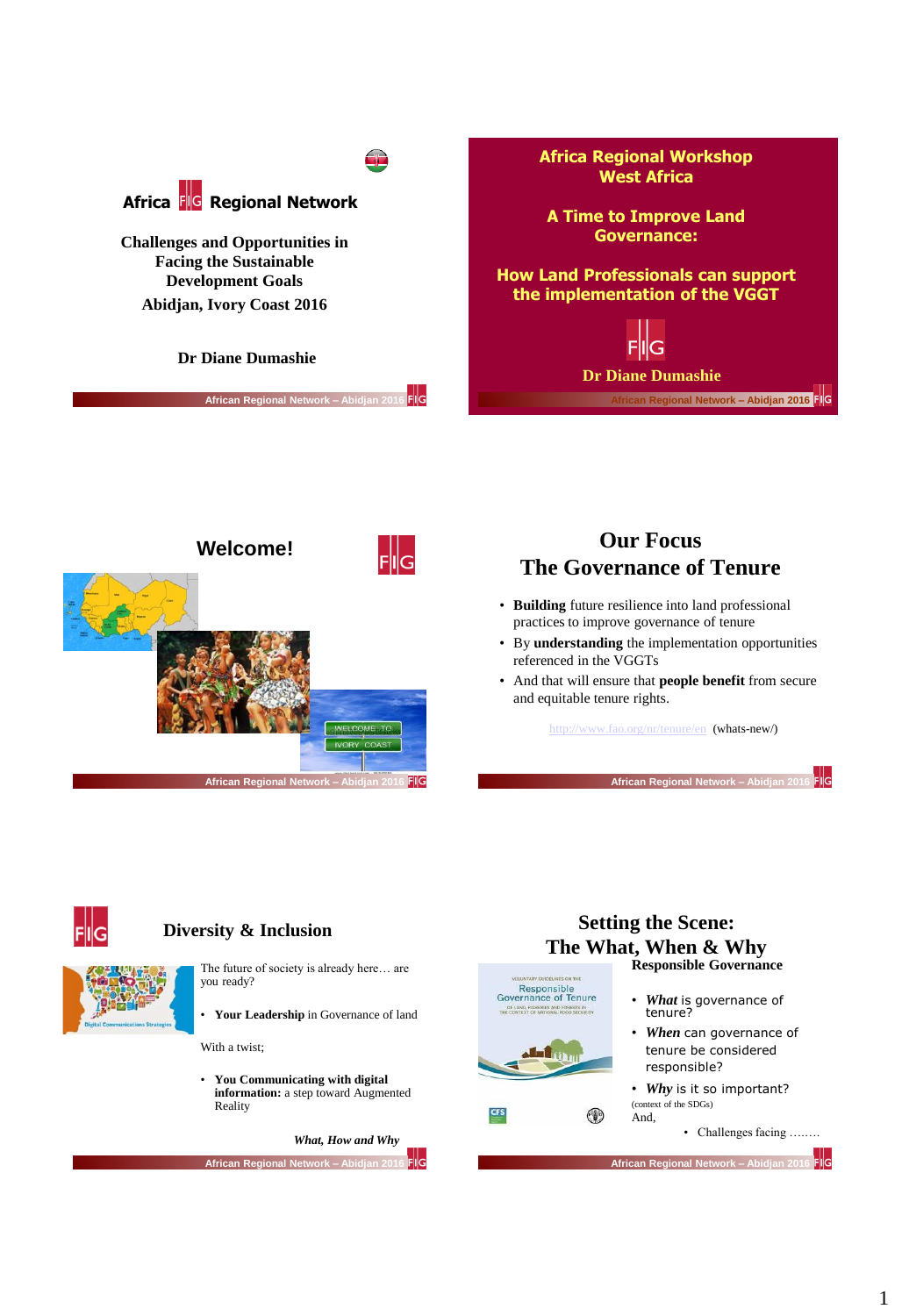**You and Your Continent in Perspective: Land Issues: Complexity & diversity of land issues across the continent**









- It will be Leading and Communicating to stakeholders:
- To land professionals **to raise awareness** of the opportunity that they can make to improving governance of tenure by implementing the VGGT principles
- To understand that the VGGT present an unprecedented international soft law instrument **to ensure that people benefit** from secure and equitable tenure rights.
- **To compile a statement for action** for discussion at the FIG working Week in Helsinki Finland June 2017 **African Regional Network – Abidjan 2016**



# **FIG Family**





#### **Dr W. Odame Larbi** Africa Unit Team Lead (FAO)

• **President François Mazuyer** Fédération des Géomètres Francophones **F**GF

**African Regional Network – Abidjan 2016** 





## **FIG Family**

**Stephen Djaba** Director GeoTech FIG Corporate, 2016 sponsor

**Adama Sarr Yusuf Aro-Lambo** Africa Young Surveyors Network, and

**African Regional Network - Abi** 

FIG

## **Yusuf Aro-Lambo**



# **What We Will Do over Two days**

• **Thursday** : What - Ideas using a digital platform to step toward and

• **Friday**: How - Finalising Agenda for

#### Our task is:

- And
	- Exploring –GeoTech

augmented reality

Action,

**African Regional Network – Abidjan 2016**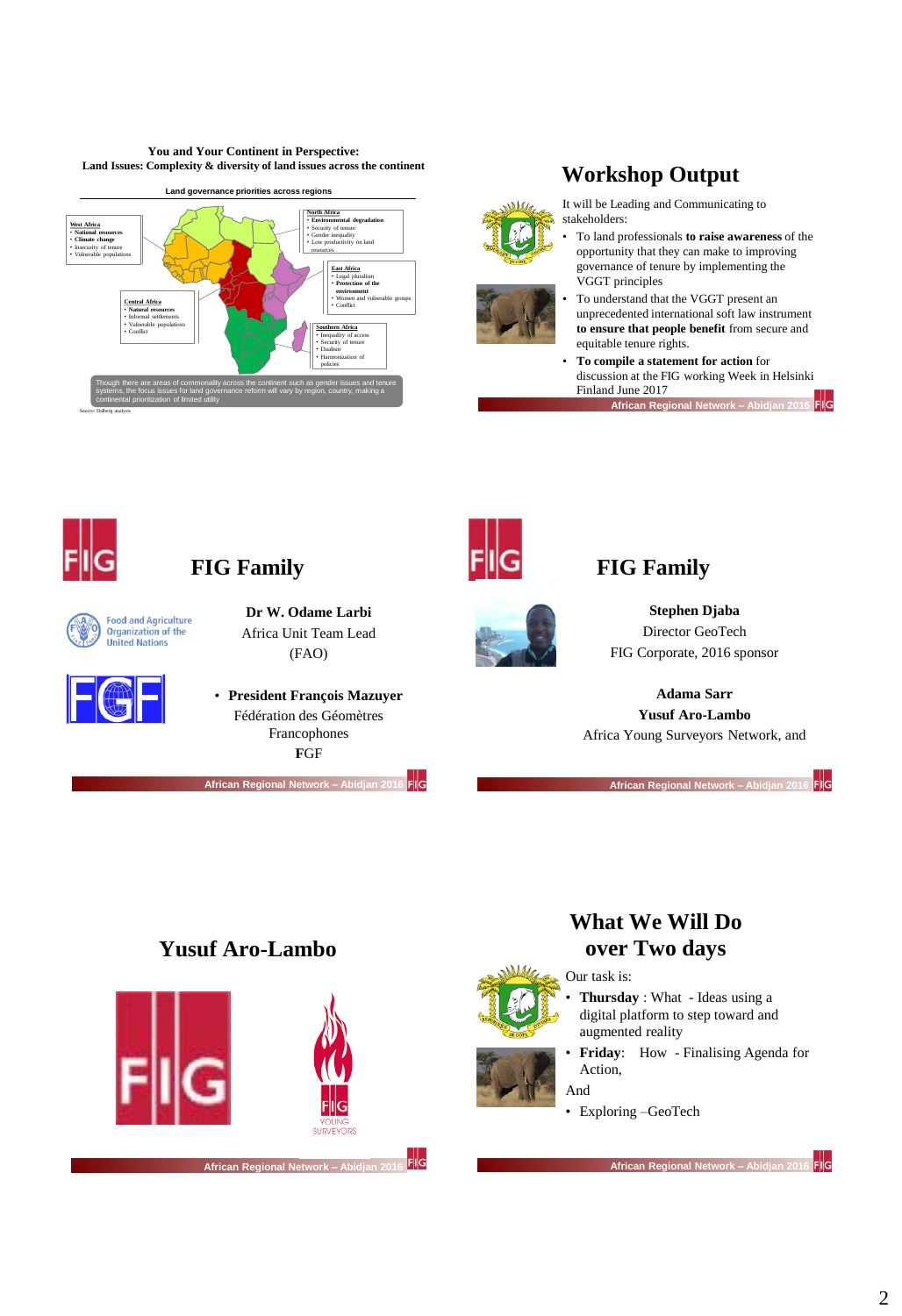### **Setting the Workshop Theme**

- The coat of arms of *Cote d'Ivoire* features a shield with the head of an *elephant* that is supported by two palm trees.
- Indicative of: society, strength, wise leadership and resilience



#### **Setting the Workshop Theme**



**© FAO, 2013**

### **Introductions**



**African Regional Network – Abidjan 2016** 

### **The Governance of Tenure**

#### **Our Key Focus**

• Understanding the implementation opportunities referenced in the VGGTs that will ensure that people benefit from secure and equitable tenure rights.

#### **Your Key Objective :**

- drawing upon the VGGT principles
	- *Communicating a dynamic message for the*
	- Closing *Action orientated Statement* for the role of land professionals to improve the governance of tenure

**African Regional Network – Abidjan 2016** 

## **Your Task Ahead**

- Session 1: **Overview**
- Session 2: **Discover** Principals and Practices
- Session 3: **Design** Communication and Participation
- Session 4: **Develop** Key messages
- Session 5: **Deliver!**
- …….Fast Pace

**African Regional Network – Abidjan 2016** 

# **Momentum….**

#### •**Facilitators**:

- Diane Dumashie, Robinson Ndwiga Muriithi, Stephen Djaba
- •**Plenary Chair**: Robinson Ndwiga Muriithi,
	- **You and Your Group** Thinking & Action

 $F|G$ **African Regional Network – Abid**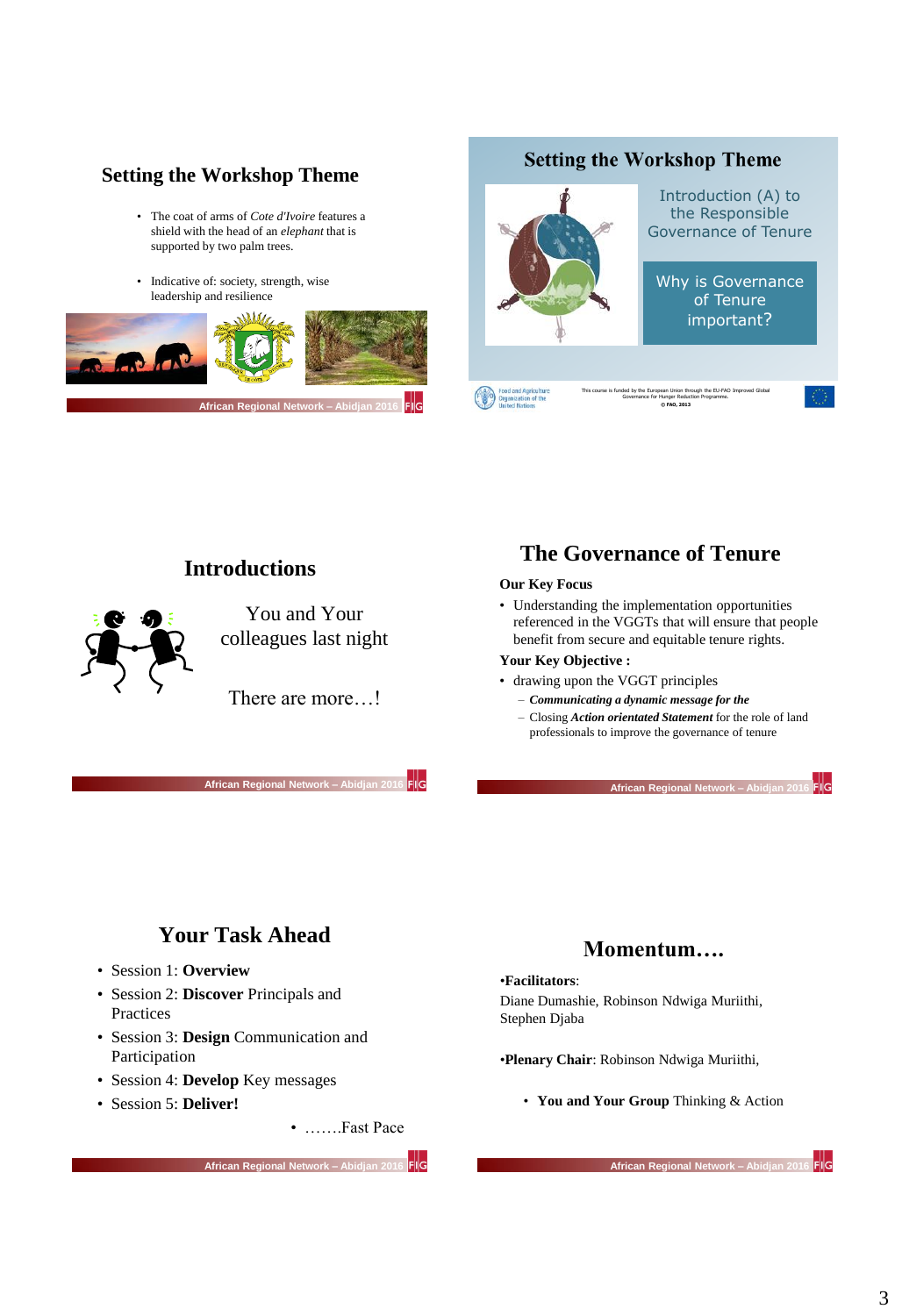

### **Market Place & Tea break**









**African Regional Network – Abidjan 2016** 





Afternoon Session:

- Design for Communication & Engagement
- Develop
- Deliver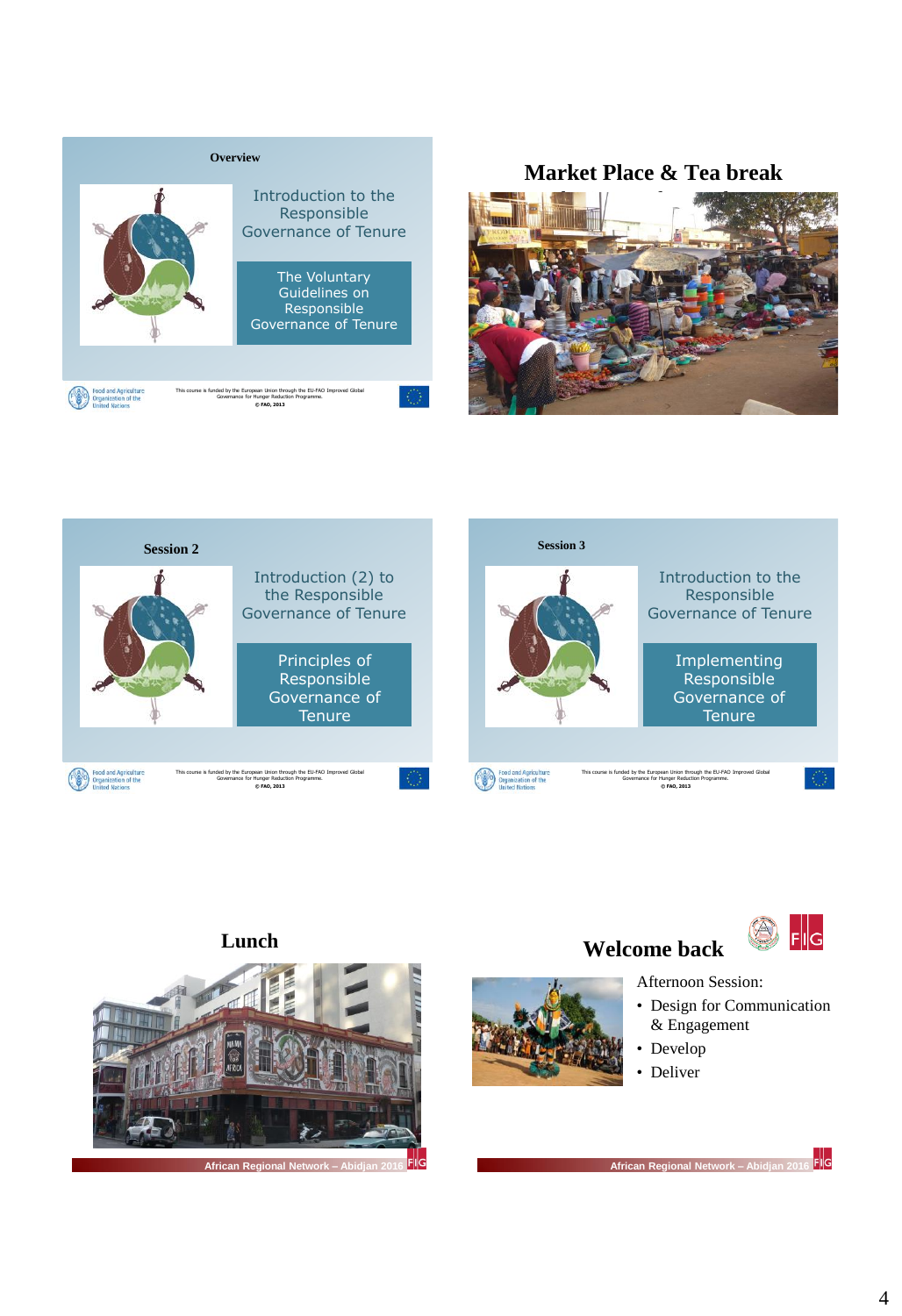# **Leadership**

- **Professionalism,** embedded in societal leadership
- **Engagement,** not just technical, also
- **Relationship building,** Knowing how, quickly and effectively with a variety of stakeholders,

#### Above All

• Rule 1 of Leadership: Know yourself….

**African Regional Network – A** 

FIIG



### **Session 4**

Elevator pitch, jot down

- What you do
- What makes you unique
- What do you deliver

**African Regional Network –** 

- How you do it/ who does it affect

#### *2 minutes*

 $\mathsf{FlG}$ 

Session 4 - Participation Introduction to the Responsible Governance of Tenure Processes, Mechanisms and Frameworks Food and Agriculture<br>Organization of the<br>United Nations This course is funded by the European Union through the EU-FAO Improved Global Governance for Hunger Reduction Programme. **© FAO, 2013**

## **Session 5**



- Leadership for Change
- Your Communication
- Our Agenda for Action

**African Regional Network – Abidjan 2016** 



**FIG Working Week 2017: Theme May 29th - June 2nd 2017**

**Surveying the world of tomorrow – From digitalisation to augmented reality**".



**African Regional Network – Abidjan 2016**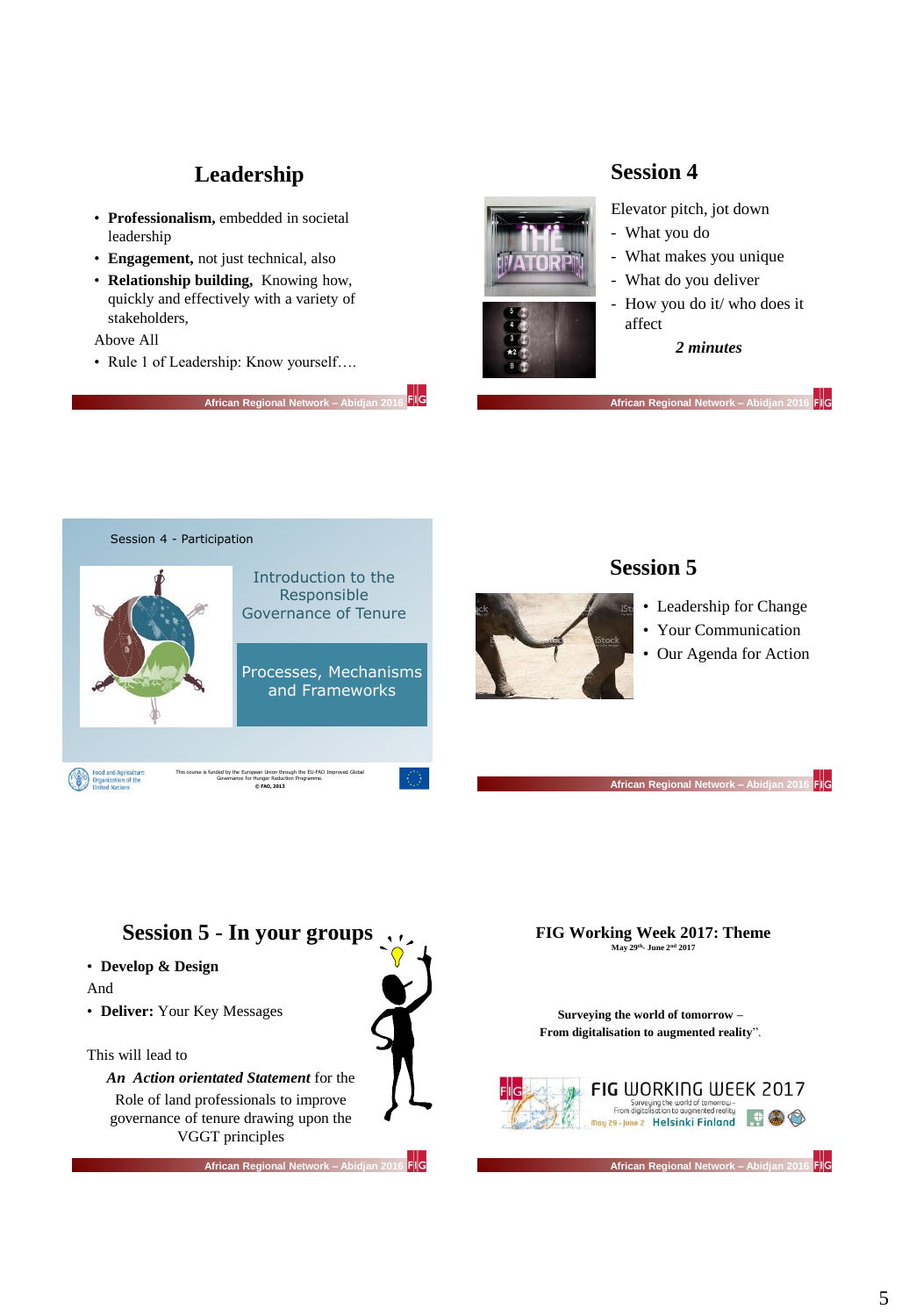#### **Augmented reality**: Defined from Wikipedia

**Surveying the world of tomorrow – From digitalisation to Augmented reality** (**AR**)

- is a live direct or indirect view of a physical, real-world environment whose elements are *augmented* (or supplemented) by computer-generated sensory input such as sound, video, graphics or [GPS](https://en.wikipedia.org/wiki/GPS) data.
- It is related to a more general concept called n  $\alpha$ , in which a view of reality is modified (possibly even diminished rather than augmented) by a computer.
- As a result, the technology functions by enhancing one's current perception of reality.<sup>[\[1\]](https://en.wikipedia.org/wiki/Augmented_reality#cite_note-1)</sup> By contrast, replaces the real world with a simulated one.

**African Regional N** 

### **Augmented reality** (**AR**)

Is,

- view of a physical, real-world environment whose elements
- are *augmented* (or supplemented) computergenerated sensory input such as sound, video, graphics or [GPS](https://en.wikipedia.org/wiki/GPS) data.
- The technology functions by enhancing one's current perception of reality

*Our aim is to go toward this approach…*

**African Regional Network - Abid** 

FIG

## **Groups- Your Focus**

- To create digitally Your message • **4 minute presentation** that highlights messages to public, private and civic communities
	- 1. The existence of the VGGT guidelines
	- 2. Demonstrate: "**What Land professionals can/ and do, to help implement the VGGT**

And, be clear on….

3. Your own Unique key message to contribute to the Action Statement

**African Regional Network - Abidjan 2** 

Filc

### Plenary

**The Role of Land Professionals to Improve Governance of Tenure drawing upon the VGGT principles**



#### **Food and Agriculture Organization** of the United Nations

#### **FAO News letters**

**FAO in Africa: Senegal** River basin: one hundred stakeholders from Mauritania, Mali and Senegal and from sub-regional organizations gathered in Dakar 30 May - 1 June 2016 to review activities on governance of tenure and the Voluntary Guidelines in the countries

**Liberia and Sierra Leone**: learning programmes on tenure governance and gender-equitable access to land

South Africa: A capacity assessment on governance of tenure was conducted by representatives of government, civil society, farmers' associations, private sector and academia at a national workshop, held in Cape Town 4-6 May 2016. Sudan: A new project based on the Voluntary Guidelines has been launched to support small-scale rural farmers, pastoralists and internally displaced persons in Darfur to improve the management of their fragile land resources and promote peaceful and sustainable development

#### AND **Across the world: Mongoila, Columbia**

**http://www.fao.org/nr/tenure/whats-new/july-2016-newsletter/en**/

## http://www.fao.org/nr/tenure/wha ts-new/july-2016-newsletter/en/